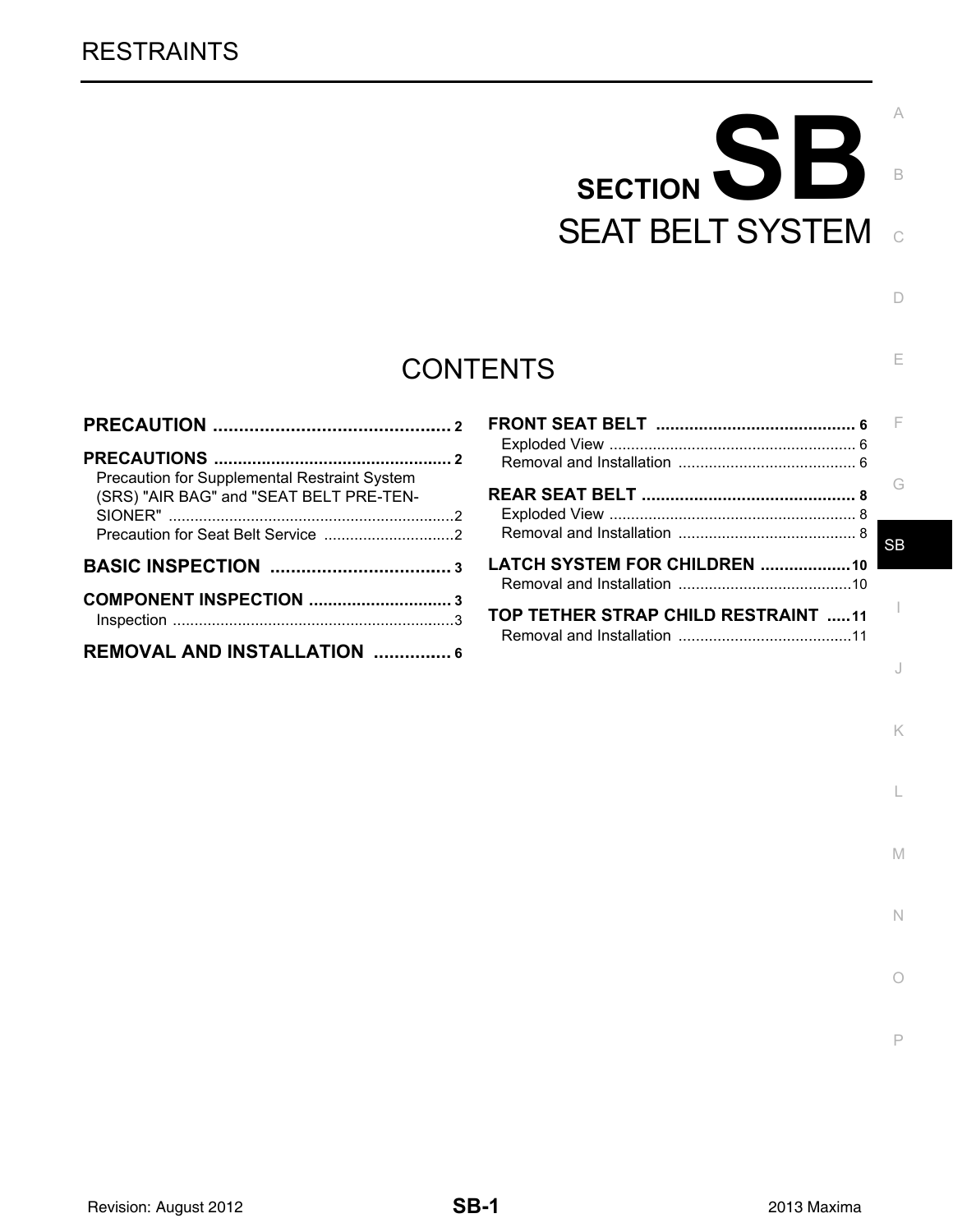## < PRECAUTION >

# <span id="page-1-0"></span>**PRECAUTION**

## <span id="page-1-1"></span>PRECAUTIONS

## <span id="page-1-2"></span>Precaution for Supplemental Restraint System (SRS) "AIR BAG" and "SEAT BELT PRE-TENSIONER" *INFOID:0000000008639844*

The Supplemental Restraint System such as "AIR BAG" and "SEAT BELT PRE-TENSIONER", used along with a front seat belt, helps to reduce the risk or severity of injury to the driver and front passenger for certain types of collision. This system includes seat belt switch inputs and dual stage front air bag modules. The SRS system uses the seat belt switches to determine the front air bag deployment, and may only deploy one front air bag, depending on the severity of a collision and whether the front occupants are belted or unbelted. Information necessary to service the system safely is included in the SR and SB section of this Service Man-

#### ual. **WARNING:**

- **To avoid rendering the SRS inoperative, which could increase the risk of personal injury or death in the event of a collision which would result in air bag inflation, all maintenance must be performed by an authorized NISSAN/INFINITI dealer.**
- **Improper maintenance, including incorrect removal and installation of the SRS, can lead to personal injury caused by unintentional activation of the system. For removal of Spiral Cable and Air Bag Module, see the SR section.**
- **Do not use electrical test equipment on any circuit related to the SRS unless instructed to in this Service Manual. SRS wiring harnesses can be identified by yellow and/or orange harnesses or harness connectors.**

## PRECAUTIONS WHEN USING POWER TOOLS (AIR OR ELECTRIC) AND HAMMERS

#### **WARNING:**

- **When working near the Airbag Diagnosis Sensor Unit or other Airbag System sensors with the Ignition ON or engine running, DO NOT use air or electric power tools or strike near the sensor(s) with a hammer. Heavy vibration could activate the sensor(s) and deploy the air bag(s), possibly causing serious injury.**
- **When using air or electric power tools or hammers, always switch the Ignition OFF, disconnect the battery, and wait at least 3 minutes before performing any service.**

## <span id="page-1-3"></span>Precaution for Seat Belt Service *INFOID:0000000008639845*

#### **CAUTION:**

- **Before removing the front seat belt pre-tensioner assembly, turn the ignition switch off, disconnect both battery cables and wait at least 3 minutes.**
- **Do not use electrical test equipment for front seat belt pre-tensioner connector.**
- **After replacing or reinstalling front seat belt pre-tensioner assembly, or reconnecting front seat belt pre-tensioner connector, check the system function. Refer to SRC-12, "SRS Operation Check".**
- **Do not disassemble buckle or seat belt assembly.**
- **Replace anchor bolts if they are deformed or worn out.**
- **Do not oil tongue and buckle.**
- **If any component of seat belt assembly is questionable, do not repair. Replace the whole seat belt assembly.**
- **If webbing is cut, frayed, or damaged, replace seat belt assembly.**
- **When replacing seat belt assembly, use a genuine NISSAN seat belt assembly.**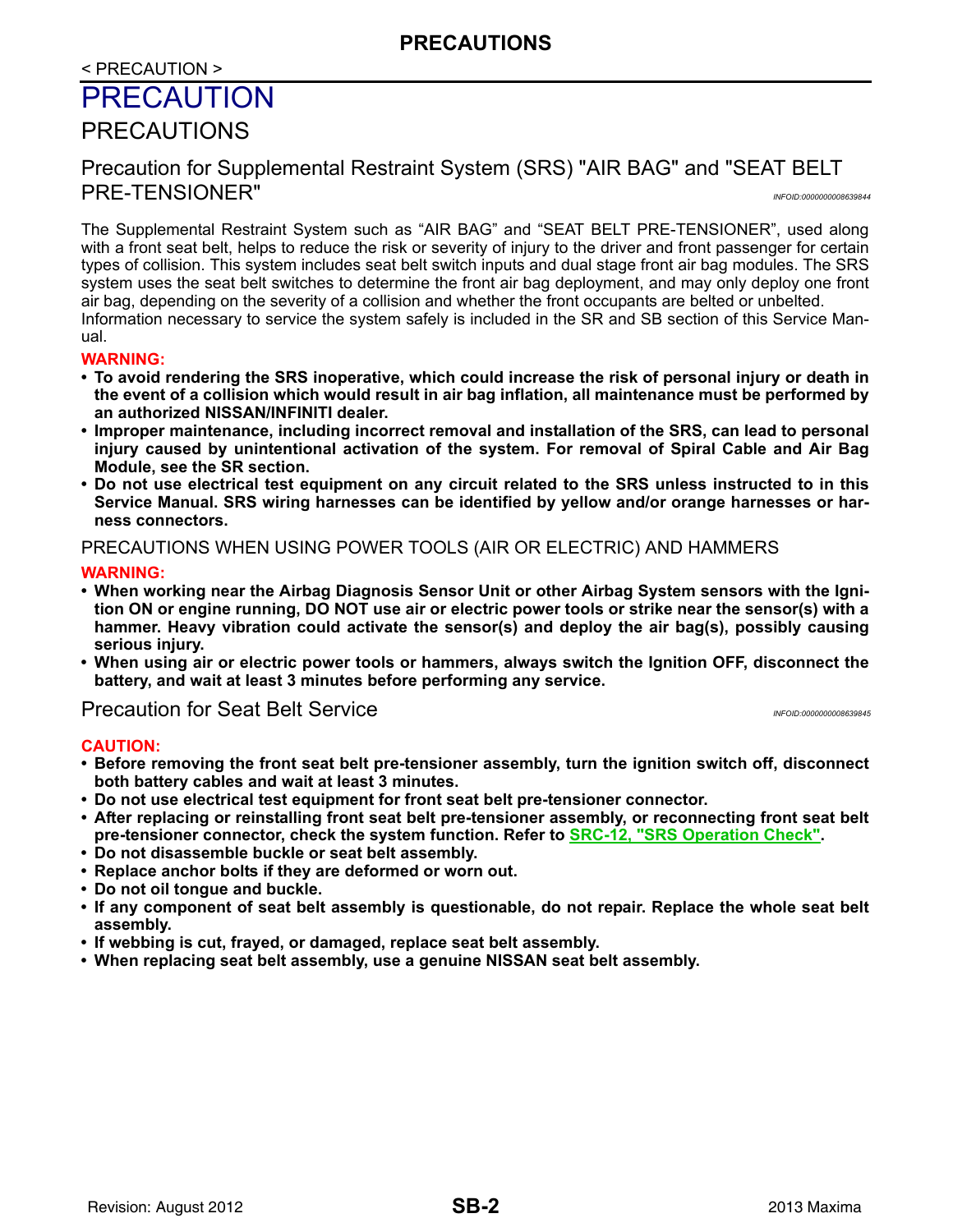## <span id="page-2-1"></span><span id="page-2-0"></span>BASIC INSPECTION COMPONENT INSPECTION

<span id="page-2-2"></span>Inspection *INFOID:0000000008639846*

AFTER A COLLISION

## **WARNING:**

**Inspect all seat belt assemblies including retractors and attaching hardware after any collision. NISSAN/INFINITI recommends that all seat belt assemblies in use during a collision be replaced unless the collision was minor and the belts show no damage and continue to operate properly. Failure to do so could result in serious personal injury in an accident. Seat belt assemblies not in use during a collision should also be replaced if either damage or improper operation is noted. Seat belt pretensioners should be replaced even if the seat belts are not in use during a frontal collision in which the air bags are deployed.**

Replace any seat belt assembly (including anchor bolts) if:

- The seat belt was in use at the time of a collision (except for minor collisions and the belts, retractors and buckles show no damage and continue to operate properly).
- The seat belt was damaged in an accident (i.e., torn webbing, bent retractor or guide, etc.).
- The seat belt attaching point was damaged in an accident. Inspect the seat belt attaching area for damage or distortion and repair as necessary before installing a new seat belt assembly.
- Anchor bolts are deformed or worn out.
- The seat belt pre-tensioners should be replaced even if the seat belts are not in use during the collision in which the air bags are deployed.

## PRELIMINARY CHECKS

- 1. Check the seat belt warning lamp/chime for proper operation as follows:
	- 1. Switch ignition ON. The seat belt warning lamp should illuminate. Also, the seat belt warning chime should sound for about six seconds.
	- 2. Fasten driver's seat belt. The seat belt warning lamp should go out and the chime (if sounding) should stop.
- J 2. If the air bag warning lamp is blinking, conduct self-diagnosis using CONSULT, and air bag warning lamp. Refer to SRC-12, "SRS Operation Check".
- 3. Check that the seat belt retractor, seat belt anchor and buckle bolts are securely attached.
- K 4. Check the shoulder seat belt guide and shoulder belt height adjuster for front seats. Make sure guide swivels freely and that webbing lays flat and does not bind in guide. Make sure height adjuster operates properly and holds securely.
- 5. Check retractor operation:
- a. Fully extend the seat belt webbing and check for twists, tears or other damage.
- M b. Allow the seat belt to retract. Make sure that webbing returns smoothly and completely into the retractor. If the seat belt does not return smoothly, wipe the inside of the loops with a clean paper cloth. Dirt built up in the loops of the upper anchors can cause the seat belts to retract slowly.
- N c. Fasten the seat belt. Check that the seat belt returns smoothly and completely to the retractor. If the webbing does not return smoothly, the cause may be an accumulation of dust or dirt. Use the "SEAT BELT TAPE SET" and perform the following steps.
- i. Pull the seat belt out to a length of 500 mm (19.69 in) or more.
- ii. Use a clip or other device to hold the seat belt at the center pillar webbing opening.
- iii. Pass a thin wire through the through-anchor webbing opening. Hold both ends of the wire and pull it taut while moving it up and down several times along the webbing opening surface to remove any matter stuck there.
- iv. Any dirt that cannot be removed with the wire can be removed by cleaning the opening with a clean cloth.
- v. Apply tape at the point where the webbing contacts the through-anchor webbing opening. **NOTE:**

Apply the tape so that there is no looseness or wrinkling.

- vi. Remove the clip holding the seat belt and check that the webbing returns smoothly.
- 6. Repeat steps above as necessary to check the other seat belts.

C

B

A

D

E

F

G

SB

I

L

O

P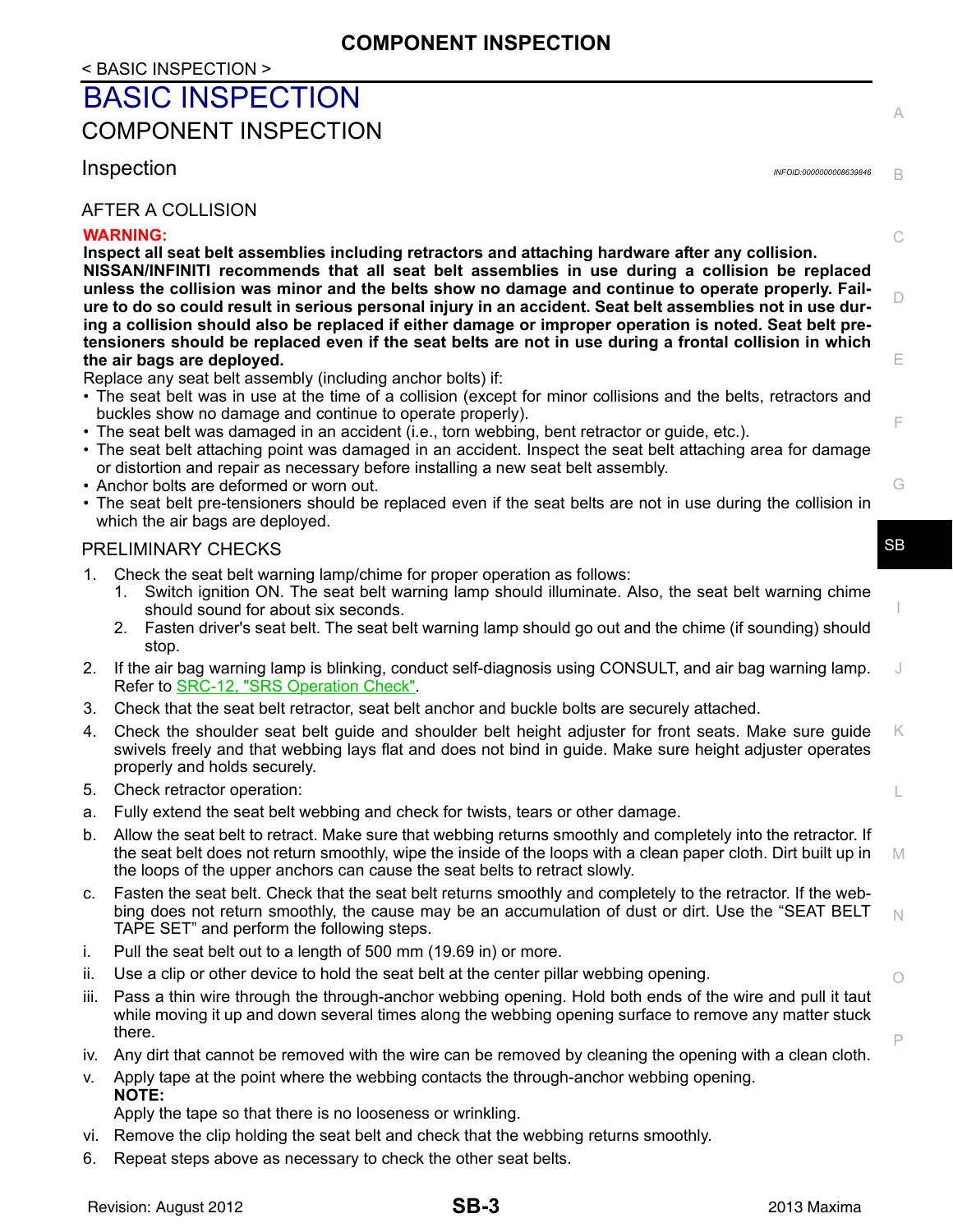**COMPONENT INSPECTION**

< BASIC INSPECTION >

## SEAT BELT RETRACTOR ON-VEHICLE CHECK

Emergency Locking Retractors (ELR) and Automatic Locking Retractors (ALR)

#### **NOTE:**

All seat belt retractors are of the Emergency Locking Retractors (ELR) type. In an emergency (sudden stop) the retractor will lock and prevent the webbing from extending any further. All 3-point type seat belt retractors except the driver's seat belt also have an Automatic Locking Retractors (ALR) mode. The ALR mode (also called child restraint mode) is used when installing child seats. The ALR mode is activated when the seat belt is fully extended. When the webbing is then retracted partially, the ALR mode automatically locks the seat belt in a specific position so the webbing cannot be extended any further. To cancel the ALR mode, allow the seat belt to fully wind back into the retractor.

Check the seat belt retractors using the following test(s) to determine if a retractor assembly is operating properly.

ELR Function Stationary Check

Grasp the shoulder webbing and pull forward quickly. The retractor should lock and prevent the belt from extending further.

ALR Function Stationary Check

- 1. Pull out entire length of seat belt from retractor until a click is heard.
- 2. Retract the webbing partially. A clicking noise should be heard as the webbing retracts indicating that the retractor is in the Automatic Locking Retractors (ALR) mode.
- 3. Grasp the seat belt and try to pull out the retractor. The webbing must lock and not extend any further. If NG, replace the retractor assembly.
- 4. Allow the entire length of the webbing to retract to cancel the automatic locking mode.

ELR Function Moving Check

#### **WARNING:**

**Perform the following test in a safe, open area clear of other vehicles and obstructions (for example, a large, empty parking lot). Road surface must be paved and dry. DO NOT perform the following test on wet or gravel roads or on public streets and highways. This could result in an accident and serious personal injury. The driver and passenger must be prepared to brace themselves in the event the retractor does not lock.**

- 1. Fasten driver's seat belt. Buckle a passenger into the seat for the belt that is to be tested.
- 2. Proceed to the designated safe area.
- 3. Drive the vehicle at approximately 16 km/h (10 MPH). Notify any passengers of a pending sudden stop. The driver and passenger must be prepared to brace themselves in the event the retractor does not lock. Apply brakes firmly and make a very hard stop.

During stop, seat belts should lock and not be extended. If the seat belt retractor assembly does not lock, perform the retractor off-vehicle check.

#### SEAT BELT RETRACTOR OFF-VEHICLE CHECK (PILLAR)

- 1. Remove the seat belt retractor.
	- Remove the front seat belt assembly, refer to **SB-6**, "Removal and Installation".
- 2. Slowly pull out webbing while tilting the retractor assembly forward from the mounted position without twisting the retractor assembly as shown in the illustration.

**A** : The webbing can be pulled out if the retractor is tilted 15° degrees or less.

**B** : The webbing cannot be pulled out if the retractor is tilted 35° degrees or more.

- A and B show tilting angles.
- $\cdot$   $\Leftrightarrow$  : Vehicle front.



Replace the seat belt assembly if it does not operate within specifications.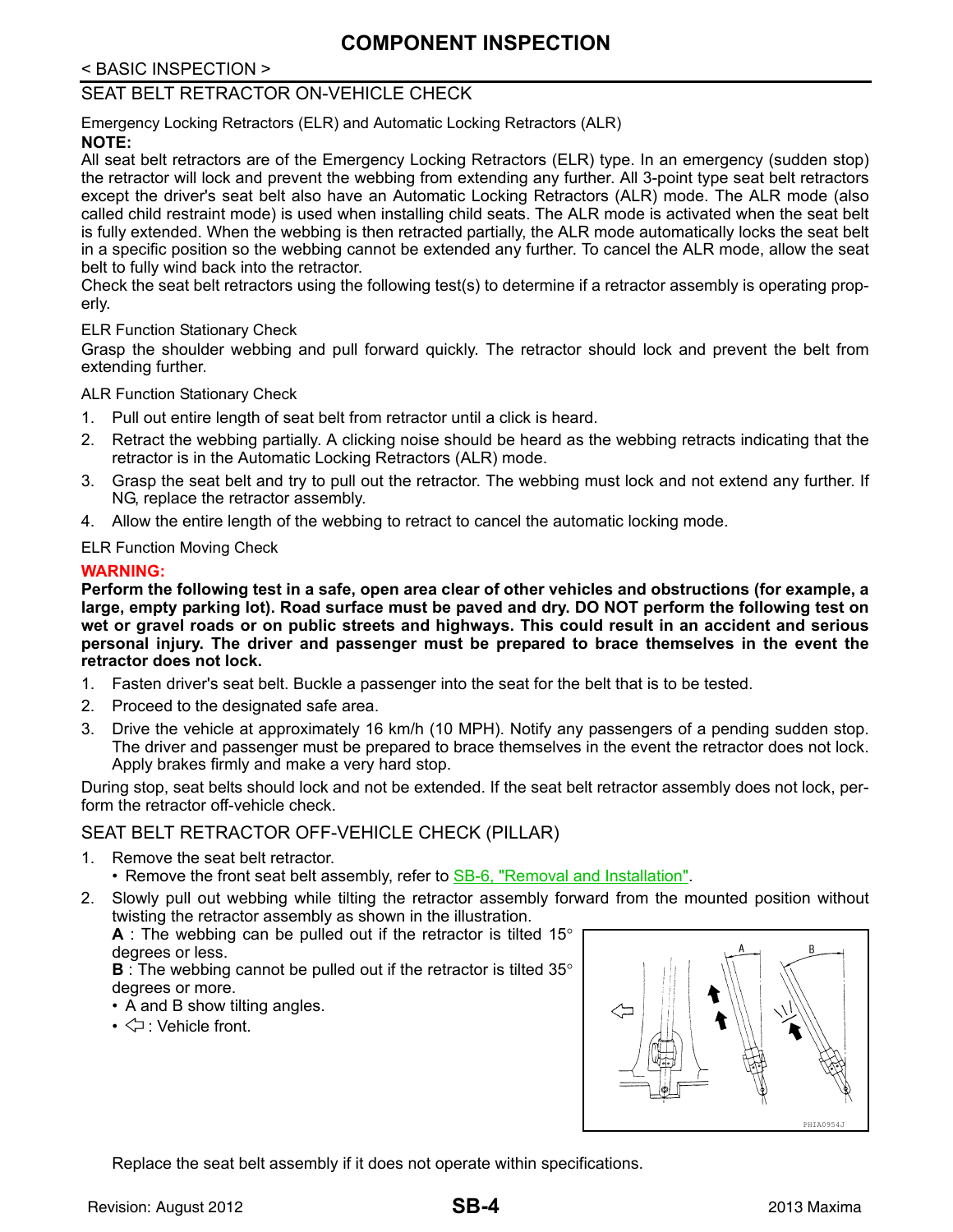## **COMPONENT INSPECTION**

#### < BASIC INSPECTION >

#### SEAT BELT RETRACTOR OFF-VEHICLE CHECK (REAR PARCEL SHELF)

- 1. Remove the seat belt retractor. • Remove the rear seat belt assembly, refer to **SB-8**, "Removal and Installation".
- B 2. Slowly pull out webbing while tilting the retractor assembly forward from the mounted position without twisting the retractor assembly as shown in the illustration.

**A** : The webbing can be pulled out if the retractor is tilted 15° degrees or less.

**B** : The webbing cannot be pulled out if the retractor is tilted 35° degrees or more.

- A and B show tilting angles.
- $\Leftrightarrow$  : Vehicle front.



Replace the seat belt assembly if it does not operate within specifications.

I

J

K

L

M

N

O

P

G

F

A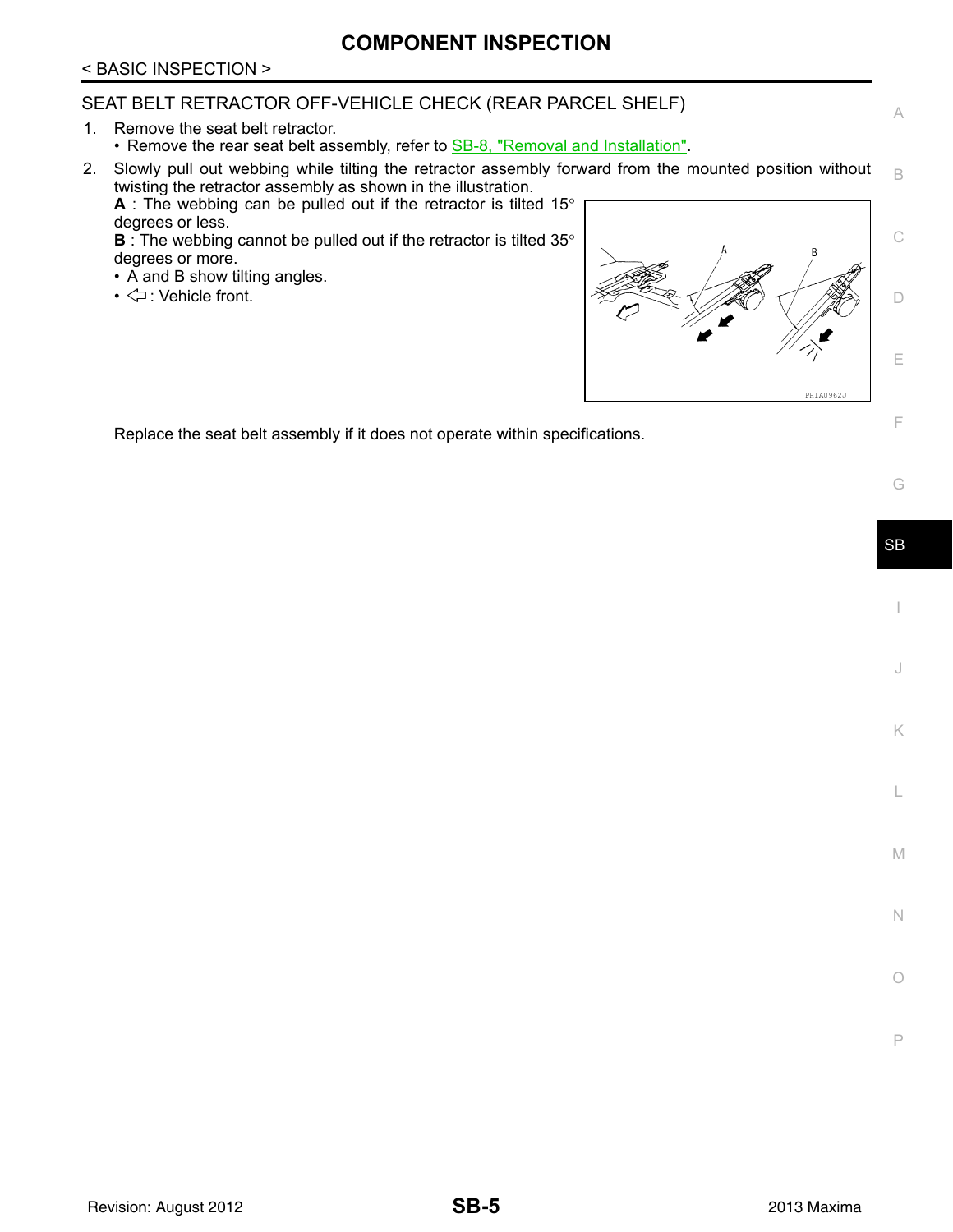## <span id="page-5-0"></span>< REMOVAL AND INSTALLATION > REMOVAL AND INSTALLATION FRONT SEAT BELT

## <span id="page-5-2"></span><span id="page-5-1"></span>Exploded View *INFOID:0000000008639847*



- 
- 
- 7. Seat belt retractor assembly 8. Adjustable upper anchor A. D-ring anchor bolt
- 
- 
- 1. D-ring anchor 2. Adjustable upper anchor cover 3. Seat belt buckle
	-
	-
	-
- E. Seat belt retractor screw F. Adjustable upper anchor bolt  $\leq$  Vehicle front
- 
- 4. Seat belt buckle connector 5. Lower anchor bolt cover 6. Seat belt pre-tensioner connector
	-
- B. Seat belt buckle anchor bolt C. Lower anchor bolt D Seat belt retractor anchor bolt
	-

<span id="page-5-3"></span>Removal and Installation *Installation Installation Installation Installation Installation Installation* 

## REMOVAL OF SEAT BELT RETRACTOR

#### **CAUTION:**

## **Before servicing SRS, turn the ignition switch off, disconnect both negative and positive battery terminals, then wait at least 3 minutes.**

- 1. Disconnect both negative and positive battery terminals, then wait at least 3 minutes.
- 2. Release the pawl, then remove lower anchor bolt cover and lower anchor bolt.
- 3. Remove center pillar lower finisher. Refer to INT-23, "Exploded View".

## **SB-6**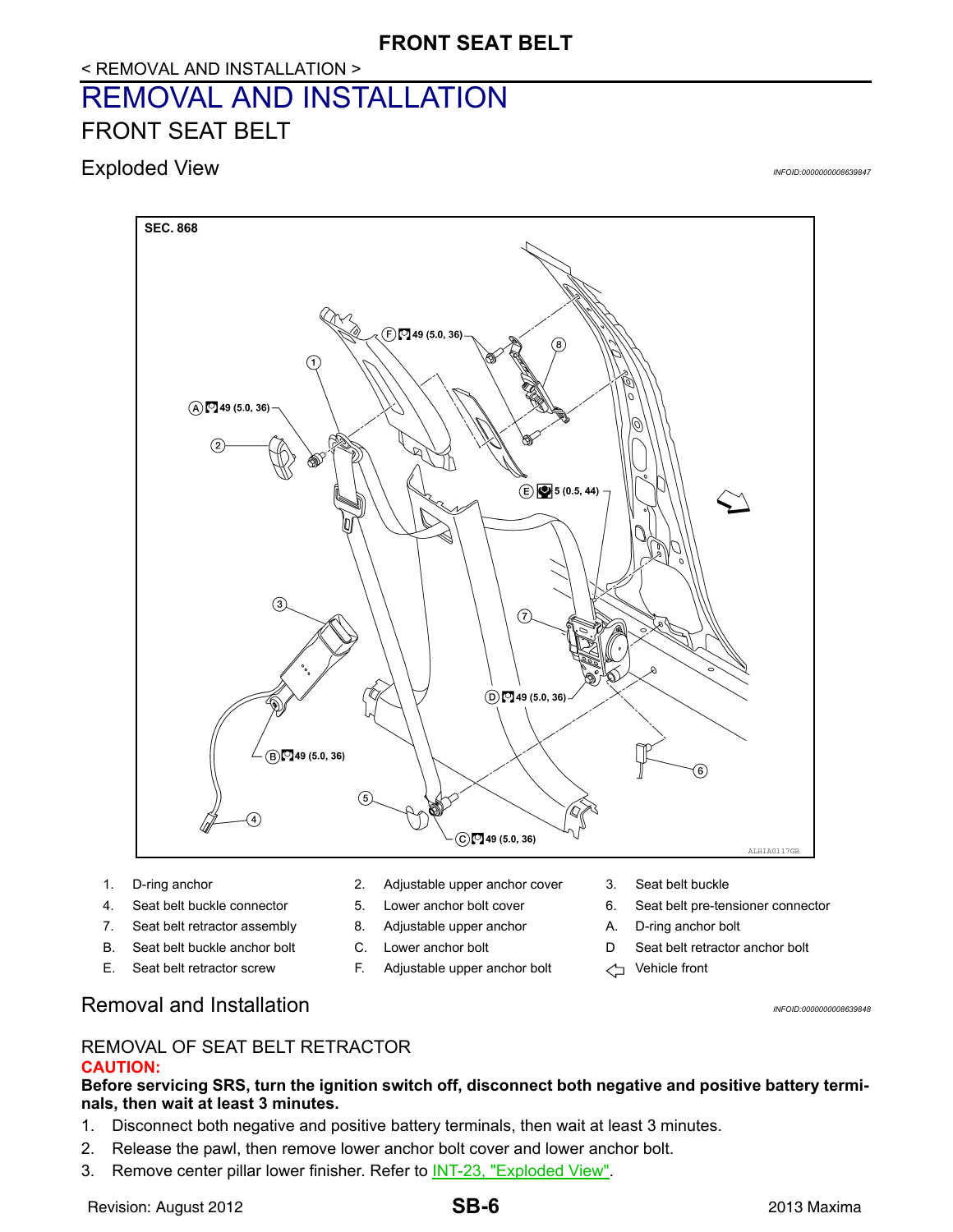## **FRONT SEAT BELT**

## < REMOVAL AND INSTALLATION >

- 4. Remove D-ring anchor bolt from adjustable upper anchor.
- 5. Remove seat belt retractor assembly.
	- Disconnect the seat belt pre-tensioner harness connector. **CAUTION:**
		- **For installing/removing seat belt pre-tensioner harness connector, insert a thin screwdriver wrapped with tape into the notch; lift locking tab then remove connector.**
		- **Install connector with lock raised, then push locking tab into connector.**



6. Remove bolts, then remove adjustable upper anchor from center pillar.

## INSTALLATION OF SEAT BELT RETRACTOR

Installation is in the reverse order of removal.

• Always perform an inspection after repair to be sure the system is functioning within specifications. Refer to [SB-3, "Inspection"](#page-2-2).

## REMOVAL OF SEAT BELT BUCKLE

#### **CAUTION:**

SB **Before servicing SRS, turn the ignition switch off, disconnect both negative and positive battery terminals, then wait at least 3 minutes.**

- 1. Disconnect the negative and positive battery terminals.
- 2. Remove the front seat from the vehicle. Refer to **SE-69, "Removal and Installation"** (WITH CLIMATE CONTROL), or SE-127, "Removal and Installation" (W/O CLIMATE CONTROL).
- 3. Disconnect seat belt buckle harness connector (3), then release harness clip from the seat rail.
- 4. Remove seat belt buckle anchor bolt (1), then remove seat belt buckle (2) from front seat.



## INSTALLATION OF SEAT BELT BUCKLE

Installation is in the reverse order of removal.

N • Always perform an inspection after repair to be sure the system is functioning within specifications. Refer to [SB-3, "Inspection"](#page-2-2).

O

C

A

B

D

PHIA0953J

E

F

G

I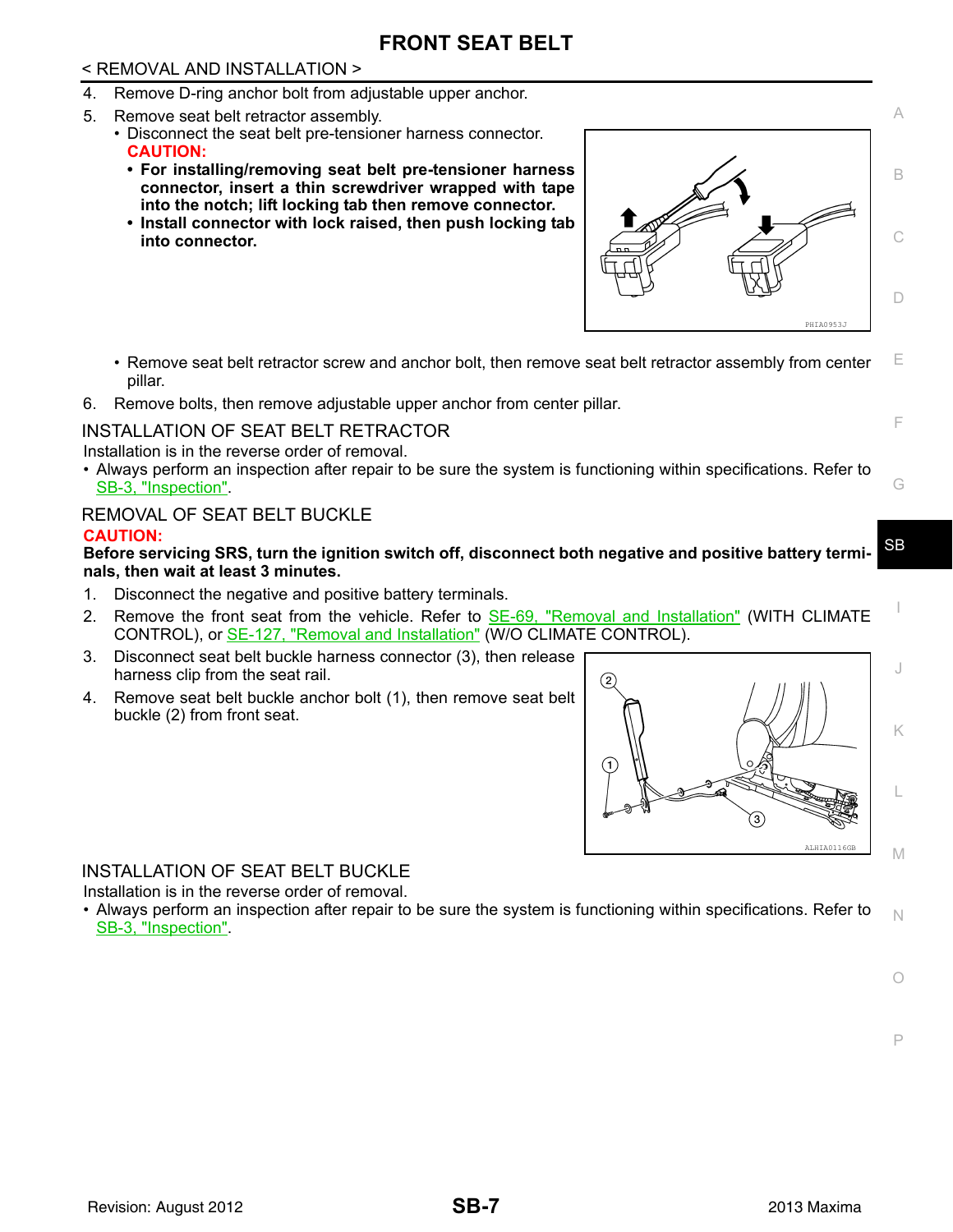## <span id="page-7-0"></span>< REMOVAL AND INSTALLATION > REAR SEAT BELT

## <span id="page-7-1"></span>Exploded View *INFOID:0000000008639849*



- 1. Seat belt retractor assembly RH 2. Seat belt buckle RH 3. Seat belt buckle center
	-
- -
- 
- 
- 
- D. Seat belt buckle anchor bolt E. Lower anchor bolt center
- 
- 4. Seat belt buckle LH 5. Seat belt retractor assembly center 6. Seat belt retractor assembly LH
- A. Retractor anchor bolt **B.** Retractor anti-rotation screw **C.** Lower anchor bolt outer

## <span id="page-7-2"></span>Removal and Installation *Installation INFOID:000000008639850*

## REMOVAL OF SEAT BELT RETRACTOR - OUTER

- 1. Remove the rear seat cushion. Refer to **SE-129, "Removal and Installation"** (with fixed seatback, W/O CLIMATE CONTROLLED SEATS), or SE-132, "Removal and Installation" (with split seatback, W/O CLI-MATE CONTROL CONTROLLED SEATS), or SE-71, "Removal and Installation" (with fixed seatback, WITH CLIMATE CONTROLLED SEATS) SE-74, "Removal and Installation" (with split seatback, WITH CLIMATE CONTROLLED SEATS).
- 2. Remove the lower anchor bolt outer.
- 3. Lower the rear seatback assembly.
- 4. Remove the rear parcel shelf finisher. Refer to **INT-28, "Removal and Installation"**.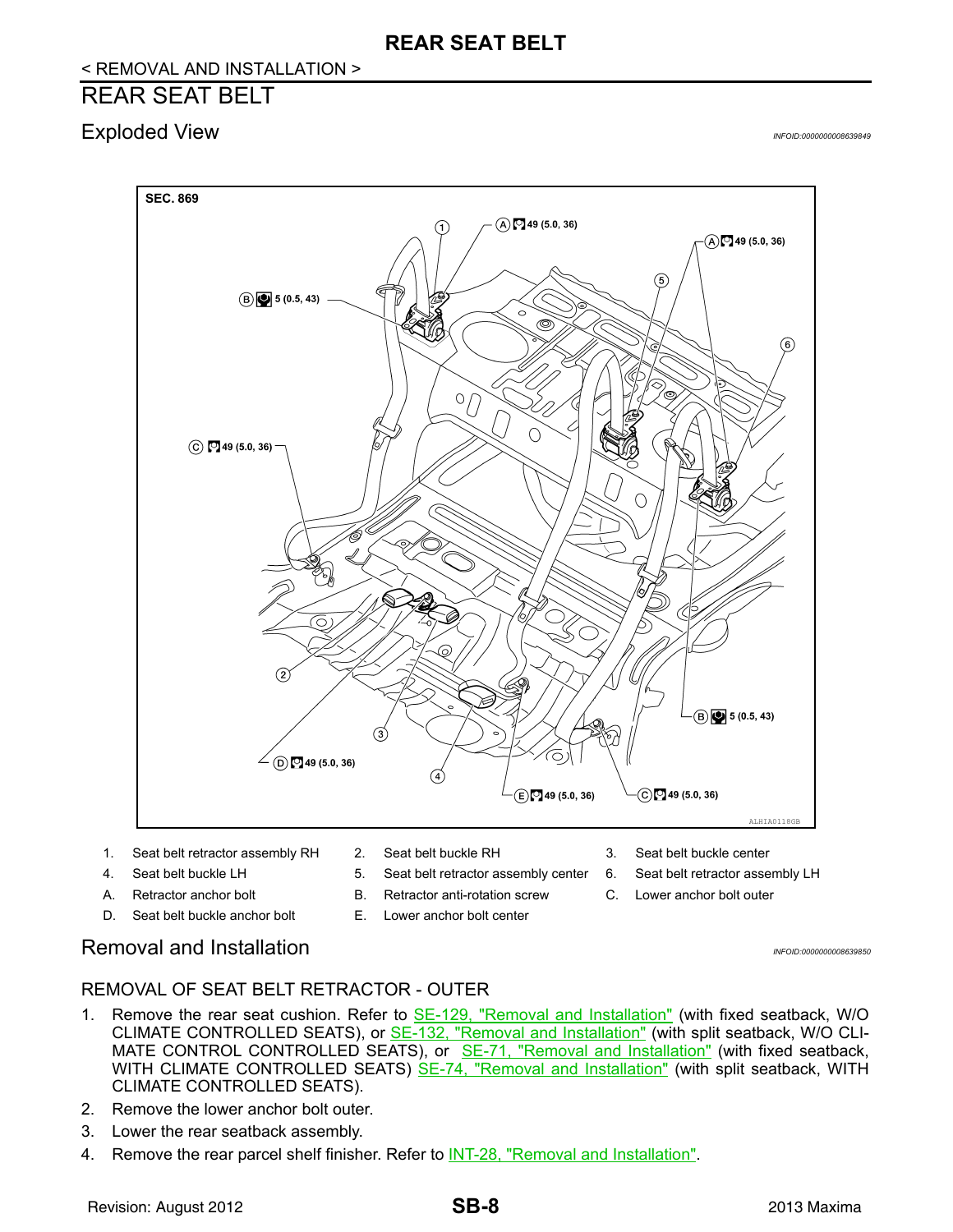## **REAR SEAT BELT**

|  | < REMOVAL AND INSTALLATION > |
|--|------------------------------|
|--|------------------------------|

5. Remove retractor anchor bolt and retractor anti-rotation screw, then remove seat belt retractor assembly RH/LH.

## INSTALLATION OF SEAT BELT RETRACTOR - OUTER

Installation is in the reverse order of removal.

B • Always perform an inspection after repair to be sure the system in functioning within specifications. Refer to [SB-3, "Inspection"](#page-2-2).

## REMOVAL OF SEAT BELT RETRACTOR - CENTER

- C  $\Box$ 1. Remove the rear seat cushion. Refer to **SE-129, "Removal and Installation"** (W/O CLIMATE CONTROL -BUCKET SEAT), or SE-132, "Removal and Installation" (W/O CLIMATE CONTROL - BENCH SEAT), or SE-69, "Removal and Installation" (WITH CLIMATE CONTROL - BUCKET SEAT).
- 2. Remove the lower anchor bolt center.
- 3. Lower the rear seatback assembly.
- 4. Remove the rear parcel shelf finisher. Refer to INT-28, "Removal and Installation".
- 5. Remove retractor anchor bolt, then remove seat belt retractor assembly center.

## INSTALLATION OF SEAT BELT RETRACTOR - CENTER

Installation is in the reverse order of removal.

• Always perform an inspection after repair to be sure the system in functioning within specifications. Refer to [SB-3, "Inspection"](#page-2-2).

## REMOVAL OF SEAT BELT BUCKLE

- SB 1. Remove the rear seat cushion. Refer to **SE-129, "Removal and Installation"** (with fixed seatback, W/O CLIMATE CONTROLLED SEATS), or SE-132, "Removal and Installation" (with split seatback, W/O CLI-MATE CONTROL CONTROLLED SEATS), or SE-71, "Removal and Installation" (with fixed seatback, WITH CLIMATE CONTROLLED SEATS) SE-74, "Removal and Installation" (with split seatback, WITH CLIMATE CONTROLLED SEATS).
- 2. Remove seat belt buckle anchor bolt, then remove the seat belt buckle. Refer to [SB-8, "Exploded View"](#page-7-1).

#### INSTALLATION OF SEAT BELT BUCKLE

Installation is in the reverse order of removal.

- J • Always perform an inspection after repair to be sure the system is functioning within specifications. Refer to [SB-3, "Inspection"](#page-2-2).
	- K

L

M

N

O

P

I

E

A

F

G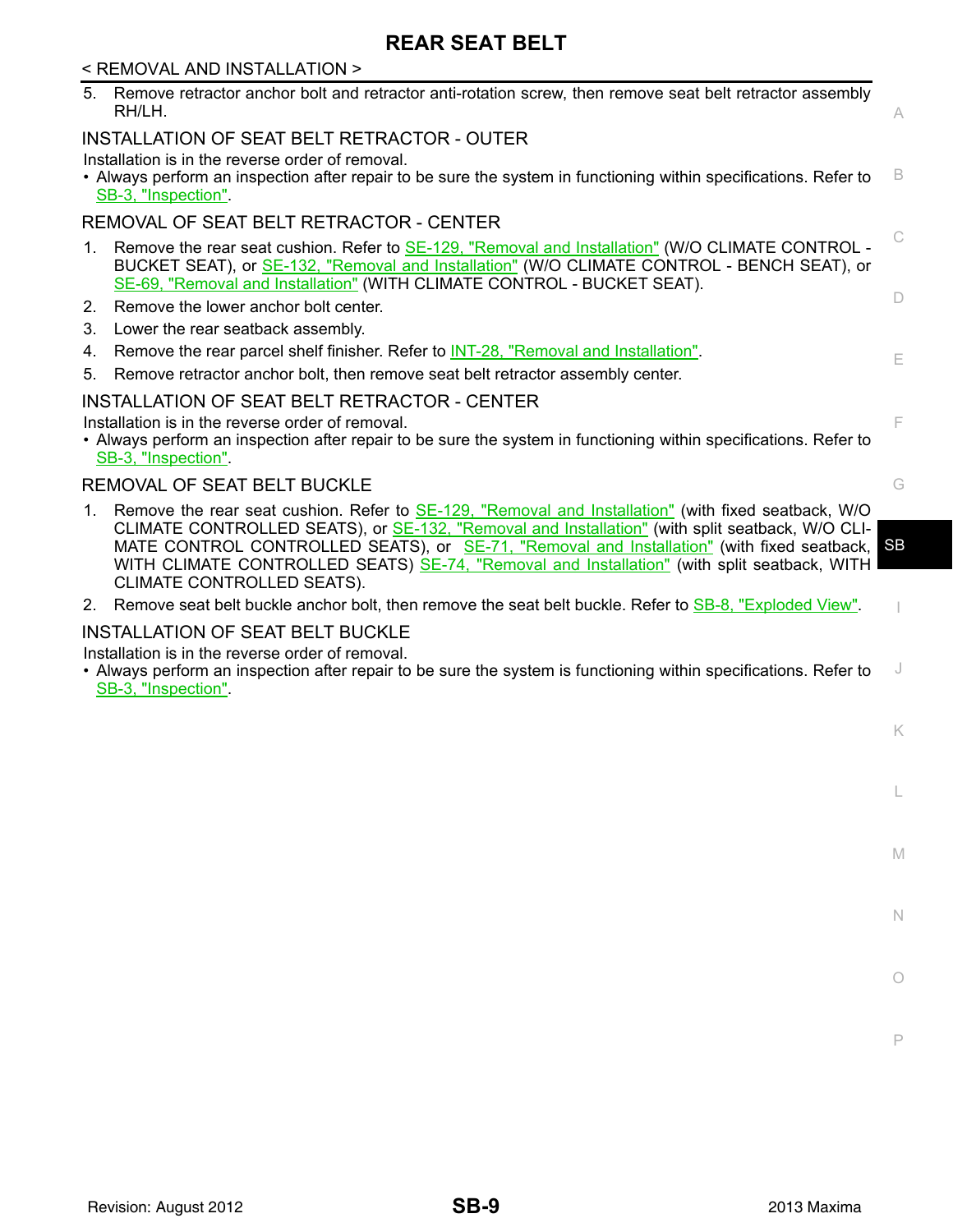## < REMOVAL AND INSTALLATION >

# <span id="page-9-0"></span>LATCH SYSTEM FOR CHILDREN

<span id="page-9-1"></span>Removal and Installation *Installation INFOID:000000008639851* 

## **NOTE:**

The LATCH (Lower Anchors and Tether for CHildren) system is a built-in part of the vehicle structure, and is not servicable. : Vehicle front